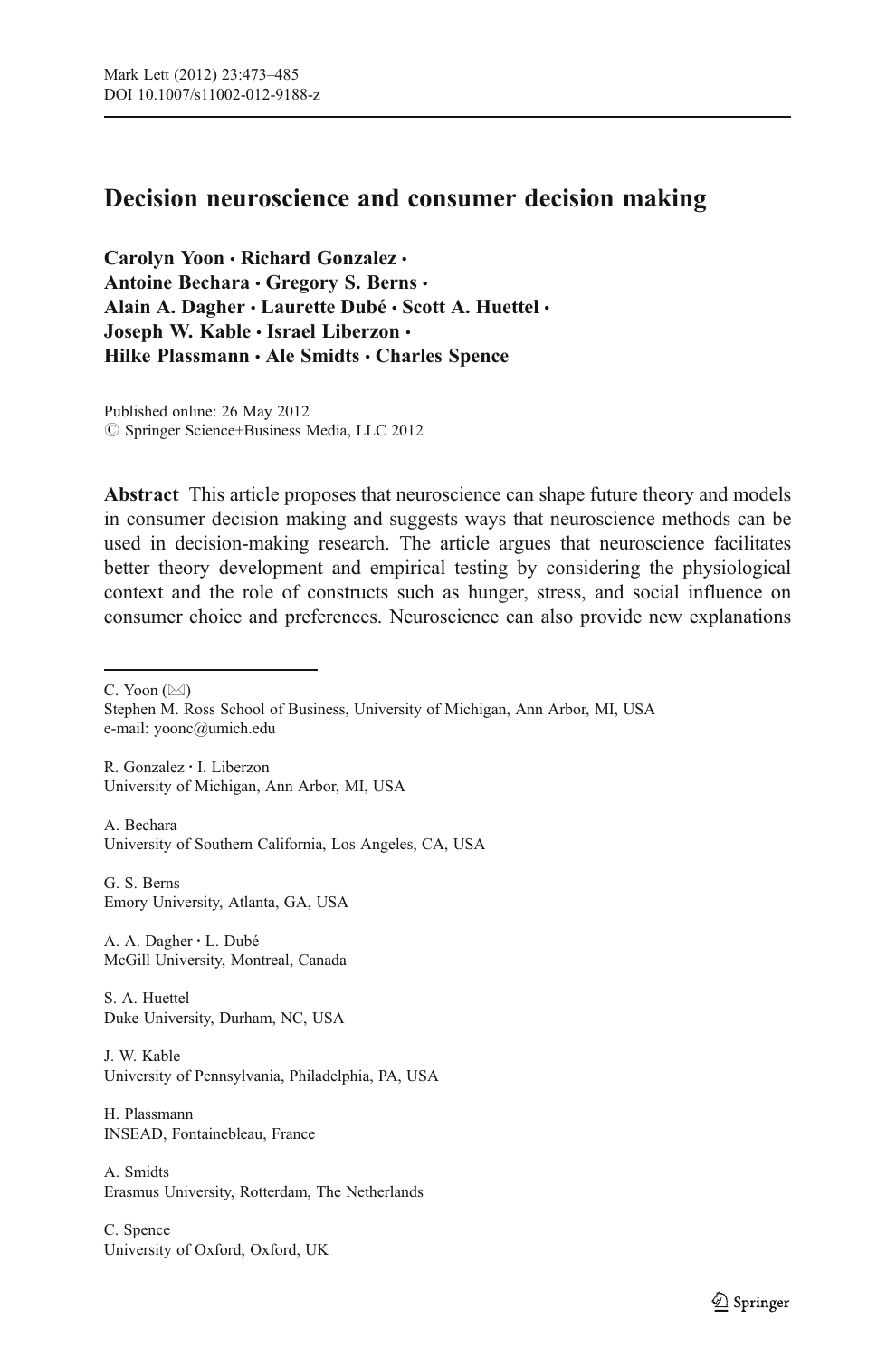for different sources of heterogeneity within and across populations, suggest novel hypotheses with respect to choices and underlying mechanisms that accord with an understanding of biology, and allow for the use of neural data to make better predictions about consumer behavior. The article suggests that despite some challenges associated with incorporating neuroscience into research on consumer decision processes, the use of neuroscience paradigms will produce a deeper understanding of decision making that can lead to the development of more effective decision aids and interventions.

Keywords Consumer neuroscience . Decision neuroscience

Neuroscience has become both a useful tool and a source of theory development and testing in decision-making research. Some researchers express high hopes that a neuroscience perspective will provide a deeper understanding of marketing and consumer decision making, whereas other researchers appear more skeptical. In this paper, we tackle two related questions. How can insights from neuroscience shape future theory and models in consumer decision making? How should neuroscience methods be integrated into the research methodology of consumer decision making? We argue that neuroscience provides constraints to facilitate better theory development, provides new empirical tests of standard theoretical claims, can provide explanations for observed heterogeneity within and across populations, and can provide a mechanism for considering the physiological context and the role of constructs such as hunger, stress, and social influence on consumer choices and preferences. We present a few key arguments and examples of how the use of neuroscience paradigms can illuminate our understanding of decision processes. Our primary goal is to appeal to a broad audience and to stimulate further study in this important area. Readers, who want background on specific measures, paradigms, methods, and reviews of recent findings related to decision neuroscience, should consult Glimcher et al. [\(2009](#page-11-0)) or Vartanian and Mandel [\(2011](#page-12-0)).

# 1 The role of neuroscience in consumer decision making

The prospect of turning to the biological variables of neuroscience to inform models of marketing and consumer decision making may, at first, seem far-fetched. Indeed, some economists (e.g., Gul and Pesendorfer [2008\)](#page-11-0) have argued that because economic and decision-making models tend to be silent about the underlying biological mechanisms, neuroscience and biological variables would be irrelevant in theory testing. We categorically disagree with this view.

Decision-making research has benefited from the revealed preferences perspective, which follows the behaviorist tradition of focusing on the observation of what people actually choose (or state that they will choose). This perspective has gone a long way in promoting empirically testable theory. In its extreme form, the revealed preference approach ignores the black box in which decisions are made. However, this view has been somewhat limiting. Many researchers build models about the processes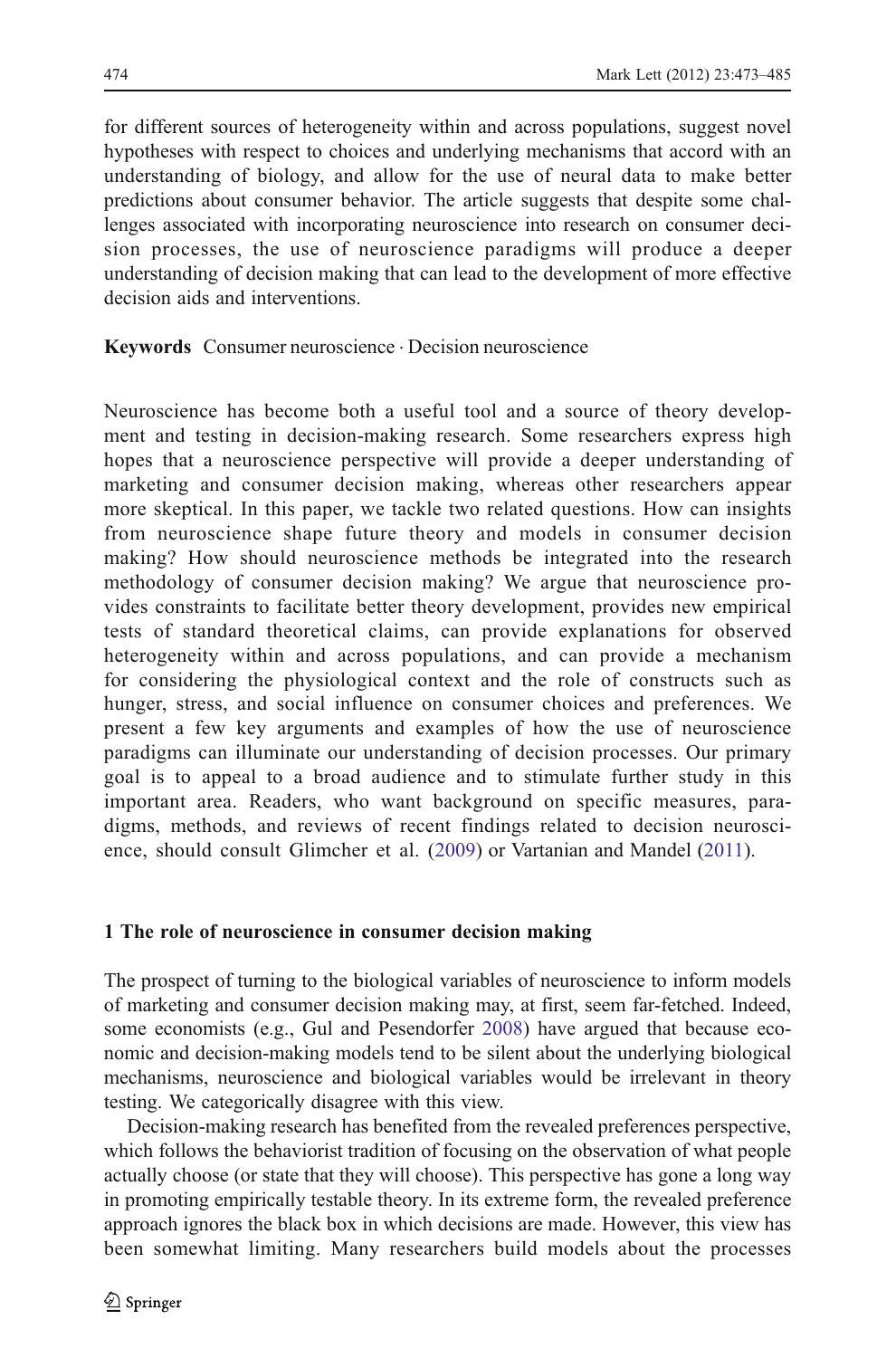occurring inside the black box, but under the revealed preferences approach those models are evaluated using data from the output stage only. While some decision scientists have been reluctant to consider data in addition to choice, others, including many in marketing, consider additional variables (e.g., attitudes, memory, stated intentions, willingness to pay, response time, and priming manipulations) to be important in theory development and empirical observation. These additional variables can facilitate insights because they provide context and testable constraints. As judgment and decision-making research has demonstrated, there can be empirically testable hypotheses about the workings and mechanisms inside the black box, especially when coupled with a revealed preferences approach.

We propose that neuroscience adds value to decision-making research by enhancing the ability to make inferences beyond our usual variables and paradigms. We assert that more comprehensive theories—those making empirically testable claims about both decision processes and their output, for example, or about both biological and social variables—will be useful as the decision neuroscience field continues to develop. Two decision behaviors may be identical but may have different underlying neural circuitry. One may ask why the circuitry is relevant if at the end of the day the choice is the same. But if one understands the underlying mechanism that led to the observed choice, then one is in a better position to (a) generalize this knowledge, (b) understand contextual influences that may interact with the different neural circuitry leading to different choices, and (c) create interventions or influence those decisions more effectively. Such process knowledge can be important in many domains including policy, marketing, legal decisions, and medical decisions. In much the same way that eyetracking or verbal self-report can provide additional information about potential process, the tools of decision neuroscience can yield valuable information that can provide additional constraints on the interpretation of choice data.

Many of us have naïve intuitions about biology being fixed and unmalleable. One of the lessons from modern neuroscience is that biological variables are instead plastic and malleable. In recent years, it has become increasingly clear that although the brain is biologically based, it is also shaped by environmental, cultural, and contextual factors. Armed with knowledge of how these variables interact, decision research scholars and practitioners may be in a better position to develop more effective, more personalized and more tailored interventions and decision aids that can improve decision making.

#### 2 Understanding heterogeneity

Understanding both inter- and intra-personal sources of heterogeneity remains a core goal of consumer behavior research, as seen in the emphasis on improving the efficiency of marketing campaigns through population segmentation (for related ideas, see Venkatraman et al. [2012](#page-12-0)). Neuroscience provides a framework in which to study and ultimately account for individual differences. Specifically, individual differences in choice need not be arbitrary or idiosyncratic. Instead, they could reflect predictable interactions between genetic markers that code for brain function (e.g., genes that shape our dopamine system), hormone and neurotransmitter levels that fluctuate with disease and state variation (e.g., sleep deprivation), and environmental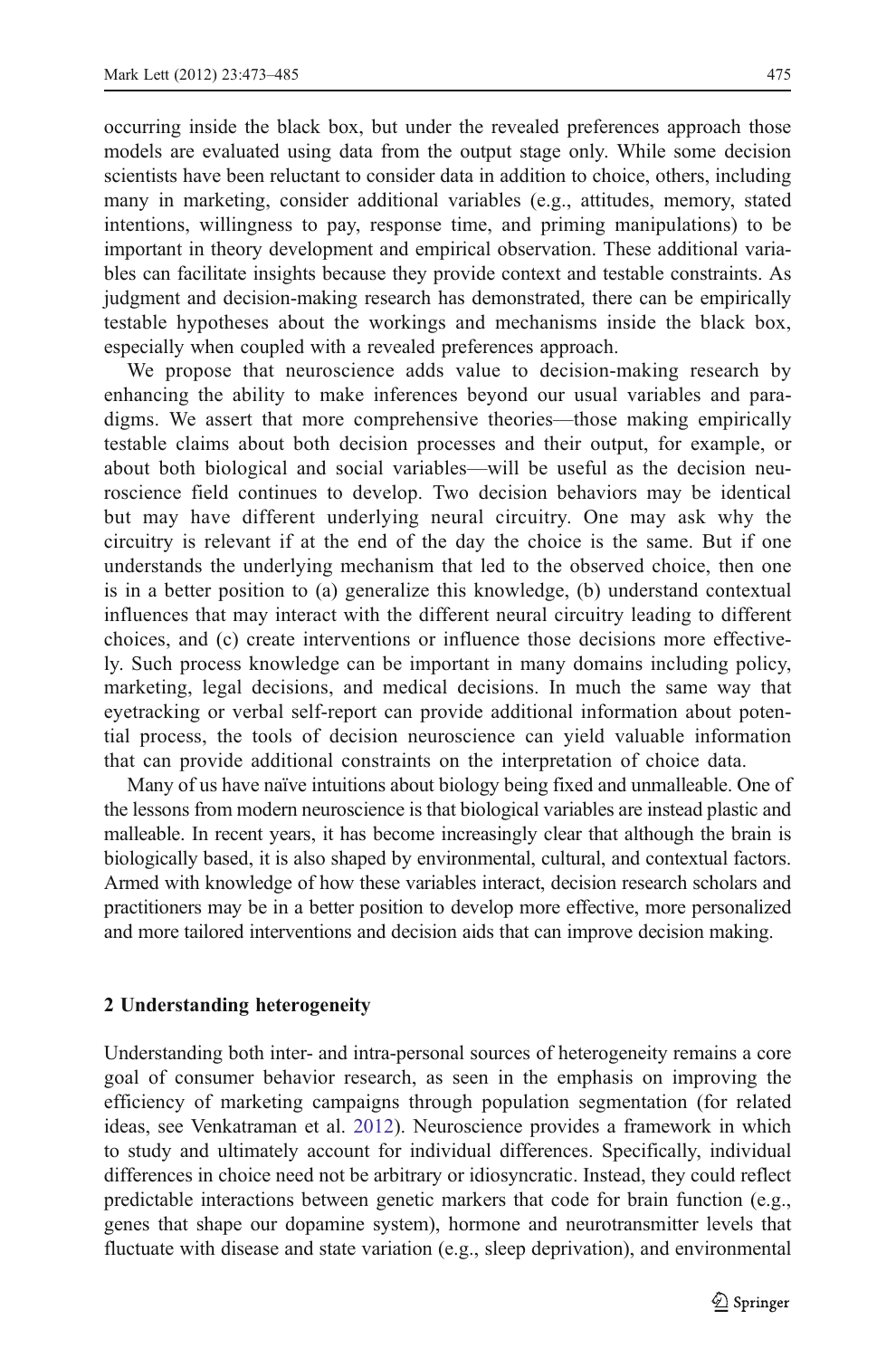variation (e.g., stressors and life events). Many of these variables are simply outside the scope of standard models but may be highly relevant for consumer behavior.

Recent work at the interaction of biology and social sciences suggest that genes can play important roles in shaping response tendencies in dynamic interaction with the environment. Research in gene  $\times$  environment interactions and in epigenetics suggest that it is not genes alone, but the interactions between the genetic code and environment that are associated with our behaviors. For example, prior studies have found that DRD4—a dopamine receptor gene that is implicated in ADHD and other behavioral disorders—functions differently depending on the quality of parenting. Long-allele versions of the gene are associated with sensation-seeking, high-intensity pleasure seeking, and impulsivity, but only in children who were subjected to poor quality parenting (Sheese et al. [2007](#page-12-0)). There is promise in exploring genetics and gene  $\times$  environment interactions in decision-making research; examples of recent studies include Krugel et al. ([2009\)](#page-12-0) and Doll et al. ([2011](#page-11-0)).

Functional magnetic resonance imaging (fMRI) could inform hypotheses about heterogeneity in decision processes. There could be sub-groups of individuals that approach the same decision problem using different strategies, suggesting that these different sub-groups may exhibit different patterns of brain activation. Neuroscientists have been developing techniques that discriminate brain activity in groups of subjects performing different tasks (Poldrack et al. [2009](#page-12-0)); these techniques could be used to test whether sub-groups of subjects exhibit different brain activations in the same task. This kind of approach is analogous to the market segmentation approaches familiar to consumer researchers.

Decision theorists talk much about heterogeneity in decision-making parameters (such as utility function parameters or temporal discounting parameters), and the field has developed good models to understand that heterogeneity. Neuroscience can take that understanding to a new level by adding a biological substrate to the explanation. Take for example the role of stress on decision making. Decision-making researchers may get more mileage from their paradigms if they also examine additional biological variables related to stress, e.g., hormones like cortisol. Fluctuations in cortisol can be related to decisions and so can fluctuations (possibly experimental manipulations) of the stressor. In this case, the researcher can go beyond merely examining the association of the stressor to the choice (the black box model) and say something about the underlying mechanism in the sense that the stressor initiates a biological response, which can in turn be related to the choice. For example, Mehta et al. [\(2010](#page-12-0)) show that fluctuations in cortisol have implications for economic decision making during negotiation and bargaining games. Stress has not typically been seen as relevant to consumer decision making. However, we believe it is an important factor in some decisions such as food choice under time or budget constraints, which may be associated with stress (e.g., grocery shopping after a stressful day at work when cortisol levels may be high). Furthermore, the cortisol variable can also act as a "manipulation check" on the experimental stressor, and could provide additional information about other processes such as habituation to the stressor. Biological data could provide evidence that the participant is habituating to the stressor, and thus provide one way to interpret an observed change in the choices the participant makes in the face of a repeated stressor. This is a type of intrapersonal heterogeneity for which biological variables can provide additional explanatory power.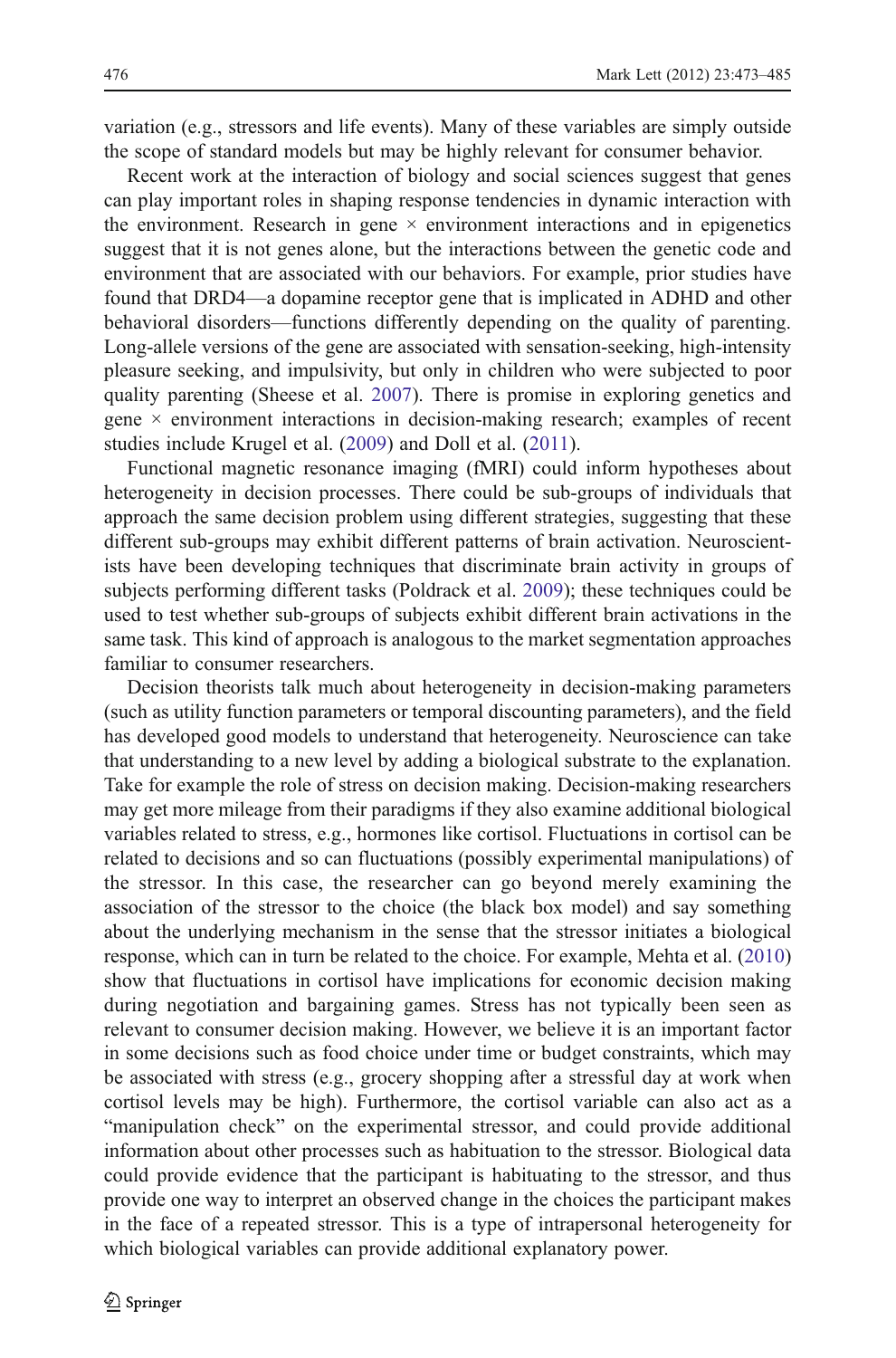A biological variable like cortisol can also elucidate why one participant did not

change their choices in the presence of a stressor but another participant did. If the participant who changed her choices responded to the stressor with elevated cortisol levels but the other participant's cortisol did not fluctuate in response to the stressor, then this points to a type of heterogeneity in, say, the effect the stressor has on the participant. If the cortisol levels are the same in the two participants, then the potential explanation that each responded to the stressor differently (at least in terms of a biological response) can be ruled out. In these examples, we have focused on cortisol as the biomarker for the stress response but there could be other biological variables and measurements, such as fMRI, that could also be informative about the heterogeneity. As can be seen through these examples, the inclusion of biological information in our behavioral decisionmaking models may go a long way toward accounting for the observed heterogeneity, at both intrapersonal and interpersonal levels, in decision behavior.

## 3 Understanding value and its computation

A major question in decision neuroscience has involved understanding how goods are represented and valued by consumers. A number of studies have documented the key role of the orbitofrontal cortex in the valuation process (e.g., Kringelbach [2005;](#page-12-0) Kable and Glimcher [2009](#page-12-0)). An open question in the neuroscience of decision making has been whether the brain has implemented a system that tracks the subjective value of items for choice, how these systems are at play when consumers "miscompute" their subjective value resulting in disadvantageous decision-making outcomes such as obesity, and whether brain activity in these systems can be consciously regulated. Answers to these questions have potentially important implications for understanding the underlying neuropsychological mechanisms of consumer decision making and for designing public policy interventions.

We illustrate with an example investigating brain systems that track decision values of hungry subjects using fMRI. Based on the results of several previous studies using monkey electrophysiology and human fMRI, one can hypothesize a priori that activity in the medial orbitofrontal cortex (mOFC) would be involved in decision value (DV) computations. To test this hypothesis, Plassmann et al. ([2007,](#page-12-0) [2010\)](#page-12-0) used fMRI to scan hungry people's brains while they placed bids for the right to eat 50 different junk foods (e.g., chips and candy bars) in a Becker–DeGroot– Marshak auction. The participants placed bids for the right to eat a snack at the end of the experiment in 100 different bidding trials. In each trial, they were allowed to bid \$0, \$1, \$2, or \$3 for each food item.

Plassmann et al. ([2010\)](#page-12-0) found that right mOFC and ventromedial prefrontal cortex (VMPFC) and right dorsolateral prefrontal cortex (DLPFC) encode for DV during choice between unhealthy but appetitive food items. However, DV computations occur when choosing among appetitive and aversive items. Since dissociations between appetitive and aversive components of value signals have been shown in other domains such as anticipatory and outcome values, it is an important question as to whether appetitive and aversive DVs are computed in similar brain regions, or in separate ones. In a follow-up study, the investigators found that activity in a common area of the mOFC/VMPFC and DLPFC correlated positively with appetitive DVs and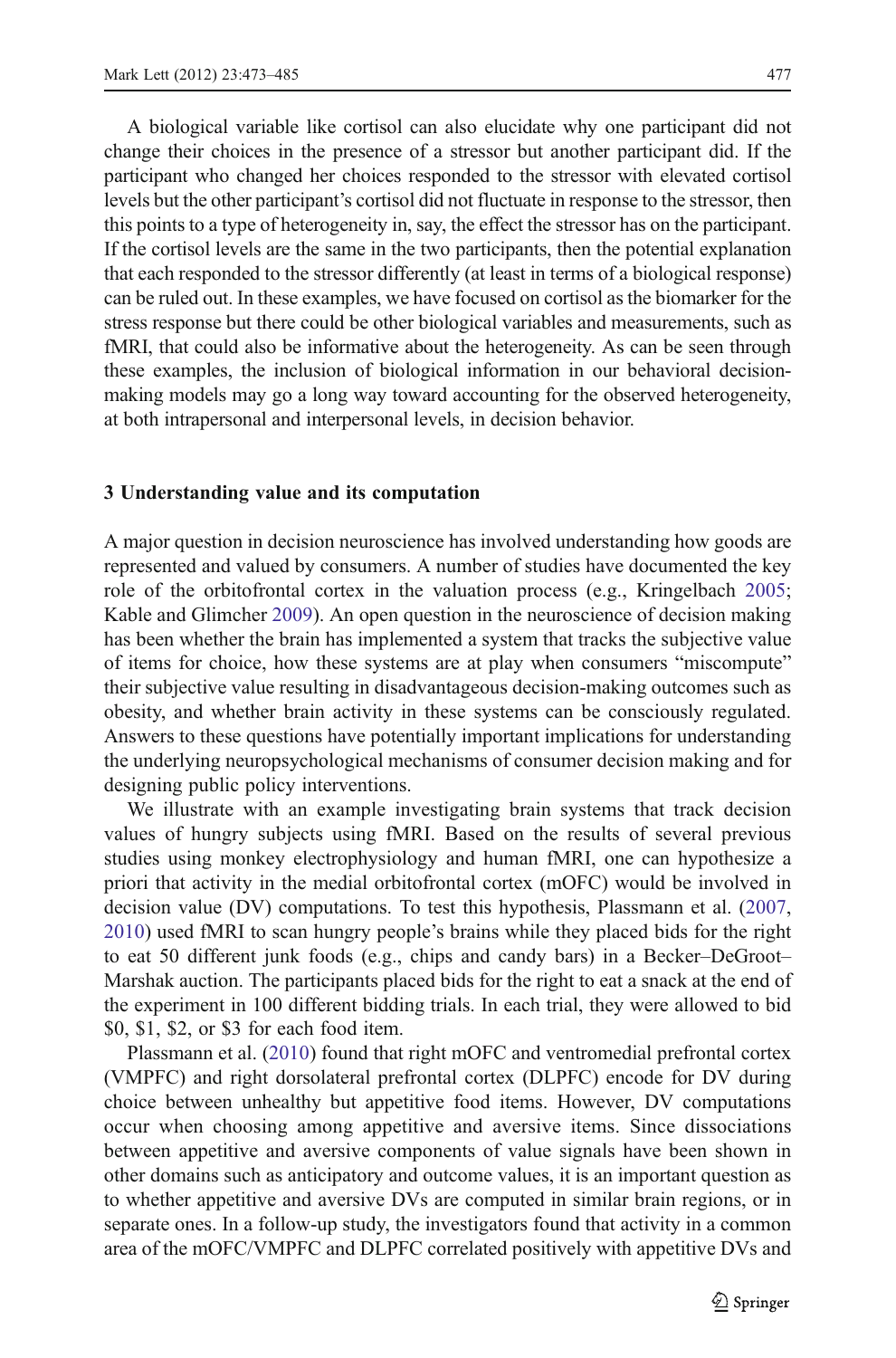negatively with aversive DVs. These findings suggest that the mOFC might comprise a common valuation region that encodes for both appetitive and aversive DVs (Litt et al. [2011\)](#page-12-0). These results and related ones using monetary gambles and trinkets (Chib et al. [2009\)](#page-11-0), or immediate and delayed rewards (Kable and Glimcher [2007,](#page-12-0) [2010\)](#page-12-0) provide evidence that the brain encodes a "common currency" that allows for a shared valuation for different categories of goods (see Kable and Glimcher [2009,](#page-12-0) for a review).

# 4 Understanding strategic contributions to choice

The assignment of subjective values during decision making constitutes one of the fundamental computations supporting human behavior. However, different sorts of computations may be evoked under different circumstances. Individuals may have difficulty overcoming immediate hedonic concerns to achieve a long-term goal, as in the case of decision-making disorders such as obesity, addiction, and pathological gambling, suggesting that this process may sometimes be more sensitive to immediate hedonic concerns than to long-term goals and outcomes. When this happens, strategies such as cognitive reappraisal and regulation may be required in order to modulate the computations of the value system. Different decision contexts may allow individuals more or less flexibility. Some choices may demand a rapid decision and are best suited to a simplifying, heuristic approach, while other decisions may allow for a more considered, analytic choice process. Across these and many other cases, decision makers are faced with the challenge of selecting the decision strategy that maximizes outcomes in the face of constraints.

Recent neuroscience work has provided insight into how individuals engage cognitive strategies to shape their decision process to modify the computations involved in determining the preference for a food, and can also diminish their motivation to obtain a food through activation of regions involved in executive control and behavioral inhibition. Similarly, there may be different roles for conscious and unconscious mechanism in our decisions, and for the role of mood, emotions, and stress. These findings may have important implications for how public policy interventions are designed to fight obesity, and also how health information on food packaging could be more effectively presented. Admittedly, there is much more research needed before we fully understand the policy implications and can develop new interventions and policies based on information from neuroscience studies.

Inter- and intra-individual variation in decision strategies can result from different underlying processes. For example, a study by Venkatraman et al. [\(2009](#page-12-0)) investigated how people selected between multi-attribute monetary gambles whose outcomes varied from very good (e.g., win \$100) to very bad (e.g., lose \$80). Because of the complexity of the problem—which has parallels in the multi-attribute nature of many consumer decisions—different individuals approached this decision with different strategies. Some individuals generally used information about outcomes in a largely compensatory manner consistent with standard economic models, whereas others often adopted a simpler, aspiration-level rule: "Choose the gamble that maximizes my overall chance of winning." The authors found that these inter-individual differences were well-correlated with the response of the brain's reward system to gains and losses, with those individuals whose reward system were most sensitive to the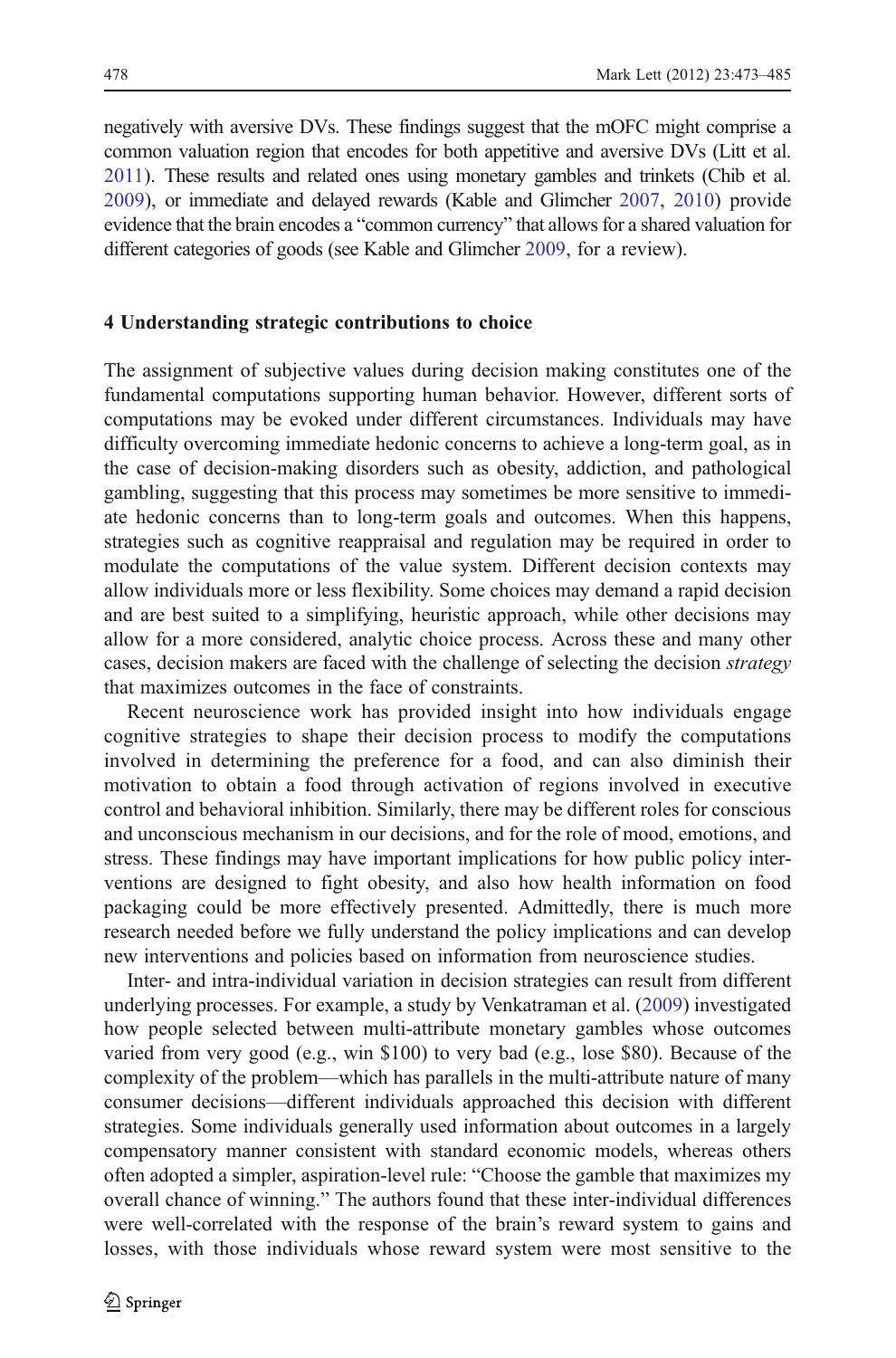valence of outcomes also showing the greatest tendency toward using the simplifying rule (i.e., choosing based on valence but ignoring magnitude). Moreover, switches from one sort of strategy to the other were associated with increased activation in the dorsomedial prefrontal cortex (DMPFC), a region broadly associated with the strategic control of behavior.

Finally, the very concept of subjective value can be parsed into distinct components, each potentially associated with distinct underlying mechanisms. Decision theory has recently been exploring the role of different types of utility in decision making (e.g., experienced utility, decision utility, remembered utility, and anticipated utility). For example, recent work indicates that rewarding visual images (e.g., photographs of attractive faces) simultaneously generate two sorts of subjective value signals within the VMPFC (Smith et al. [2010](#page-12-0)): an experienced value signal associated with the attractiveness of the face being viewed, and a DV signal proportional to an individual's relative willingness to pay small amounts of money to see attractive faces. Neuroscience can provide a framework for these different definitions and components of utility that can supplement the information that emerges from traditional the revealed preference paradigm. Neuroscience can help assess whether there is more to value than what is expressed in action. Similarly, neuroscience can inform our understanding of the mechanisms of temporal discounting, and its relation to other constructs such as impulsivity and other paradigms such as delay of gratification.

#### 5 Hypothesis generation and constraints

A subtle detail in the previous section is that neuroscience can lead to new predictions and new paradigms for dissociating processes that may not be so easy to separate using nothing more than behavioral data and traditional research designs. It is not the case that imaging data merely lead to a search for high correlations. The food example above drew on a body of prior work to generate testable hypotheses about food choice.

More generally, neuroscience provides constraints on hypotheses that can be used to account for choice data. For example, we can reject a hypothesis about decision making that implies an unrealistic biological mechanism. A model about decision making under stress that does not have fidelity with respect to our biological understanding of the stress response would not go very far in furthering our understanding or in suggesting successful interventions for responding to stress that lead to effective decision making. Similarly, a decision-making model for stress or a model for pathological decision making that accords with our understanding of biological mechanism, but does not adequately represent decision-making processes is unlikely to yield a useful model.

Neuroscience can suggest new hypotheses, whether they be about the prediction of choices or about underlying mechanisms. One such recent example is by Ho and Spence ([2009\)](#page-12-0) who predicted that behavioral responses by drivers to in-car warning signals will be facilitated by designing warning systems that incorporate insights about constraints of the brain. Drawing on neuroscientific findings that humans (and other animals) pay greater attention and respond more rapidly to sensory stimuli occurring in peripersonal (i.e., close to the body) than extrapersonal space, they find support for the idea that peripersonal warning signals, compared with traditional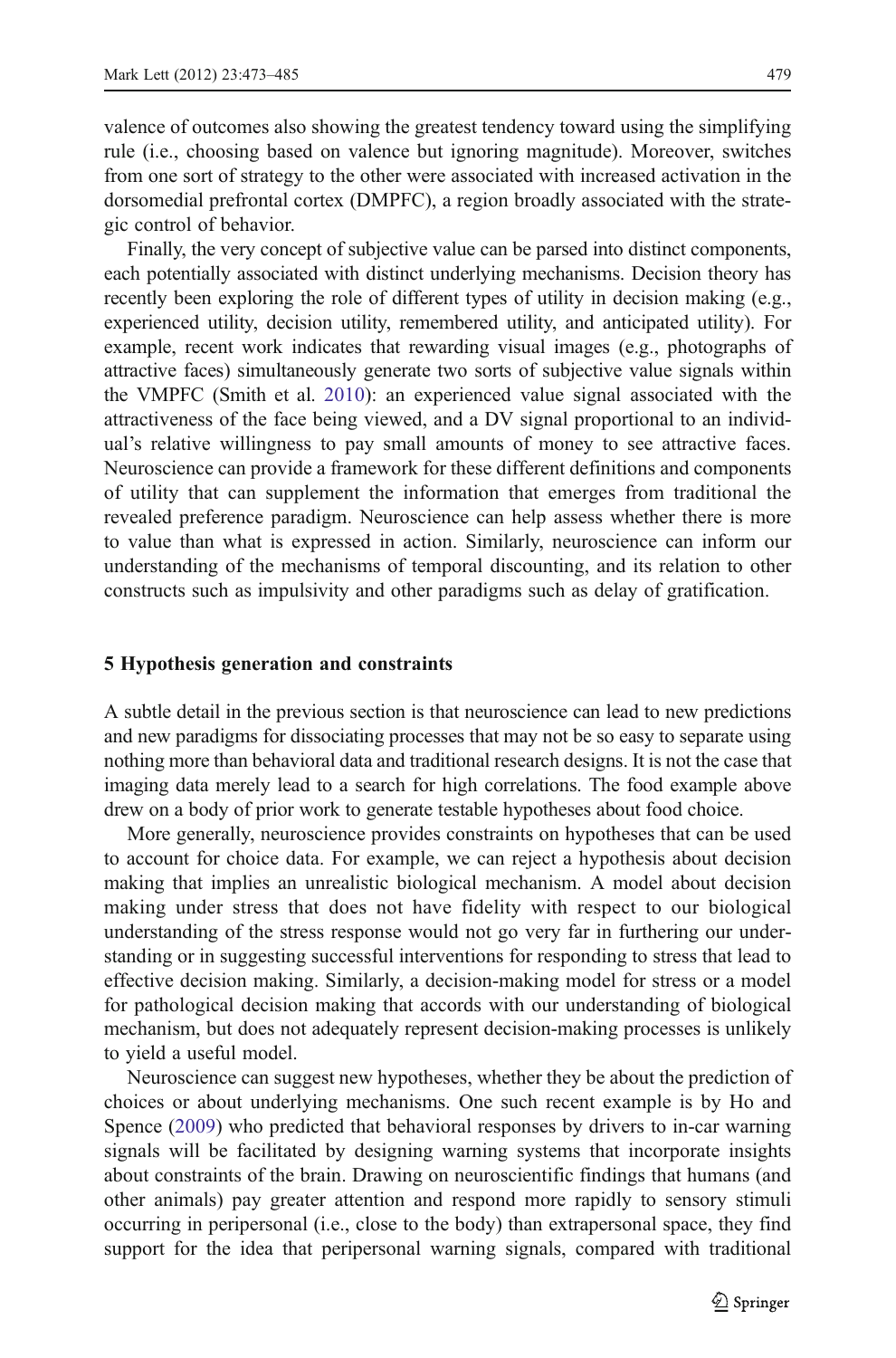warning signals, afford significant performance advantages. In another example, Wadhwa et al. [\(2008](#page-12-0)) generated novel hypotheses, based on physiological theories of "reverse alliesthesia" and neuroscience research on the dopamine system, that consumption cues that are high in incentive value (such as sampling a food or brief experiences with hedonic cues) can strengthen subsequent goal pursuit of rewardseeking behaviors (defined as a representation of an internal state associated with a desirable outcome). The authors found support for their predictions, which ran counter to common views held by marketing practitioners and health experts, that sampling a food generally leads to lower subsequent consumption. Neuroscience also brings into decision-making research variables that have not been traditional key variables in behavioral models or paradigms. For example, recall our previous examples about the examination of hunger on our choice of food or the role of stress in decision making. The use of new hypotheses, variables, and paradigms can enrich decision-making research and potentially lead to interesting new findings.

The concept of optimization, held so dearly by many decision theorists, can also be extended by taking a biological approach. Biology may provide additional concepts and other objective functions that may lead to different predictions and conceptions of optimality. So, for example, models for foraging may provide new intuitions and predictions for food decisions. Or, a series of decisions that may not appear optimal when viewed in isolation may become evident as optimal when viewed in the context of a broader system where there are additional objectives and constraints. Behaviors and decisions leading to long-term gene propagation at the expense of the immediate and direct benefit to the individual, might not appear locally optimized but make sense from an evolutionary perspective and thus might be driven by specific biological mechanisms. New insights may come into play when analyzing the biological mechanisms underlying different strategies that a decision maker may employ (not only the usual strategy of maximizing a utility integral, but other strategies such as choosing the option with maximum probability to win or minimize maximum loss).

#### 6 Hypothesis testing

An important issue in decision and consumer neuroscience is whether neuroscience evidence can be used to test a psychological or behavioral hypothesis, or can only speak to hypotheses about neural processes. Many have argued, quite correctly, against the validity of "reverse inference" in fMRI (e.g., Poldrack [2006](#page-12-0)). Reverse inference is concluding that participants were using a particular psychological process or experiencing a particular psychological state because of the presence of activation in a certain brain region. An example would be concluding that participants felt fear because the amygdala was active during the task. While we agree that researchers should guard against reverse inferences, such thinking can play a role in generating hypotheses for further testing.

More importantly, reverse inference is not the only way that functional imaging can be used to test hypotheses about psychological processes. Functional MRI can validly speak to whether two tasks use identical psychological processes—because if they do, they should result in similar brain activation. It is the similarity/difference of the brain activation, not the anatomical location, that is crucial here. Yoon et al. [\(2006](#page-12-0)) used this logic to show that thinking about brands does not engage the same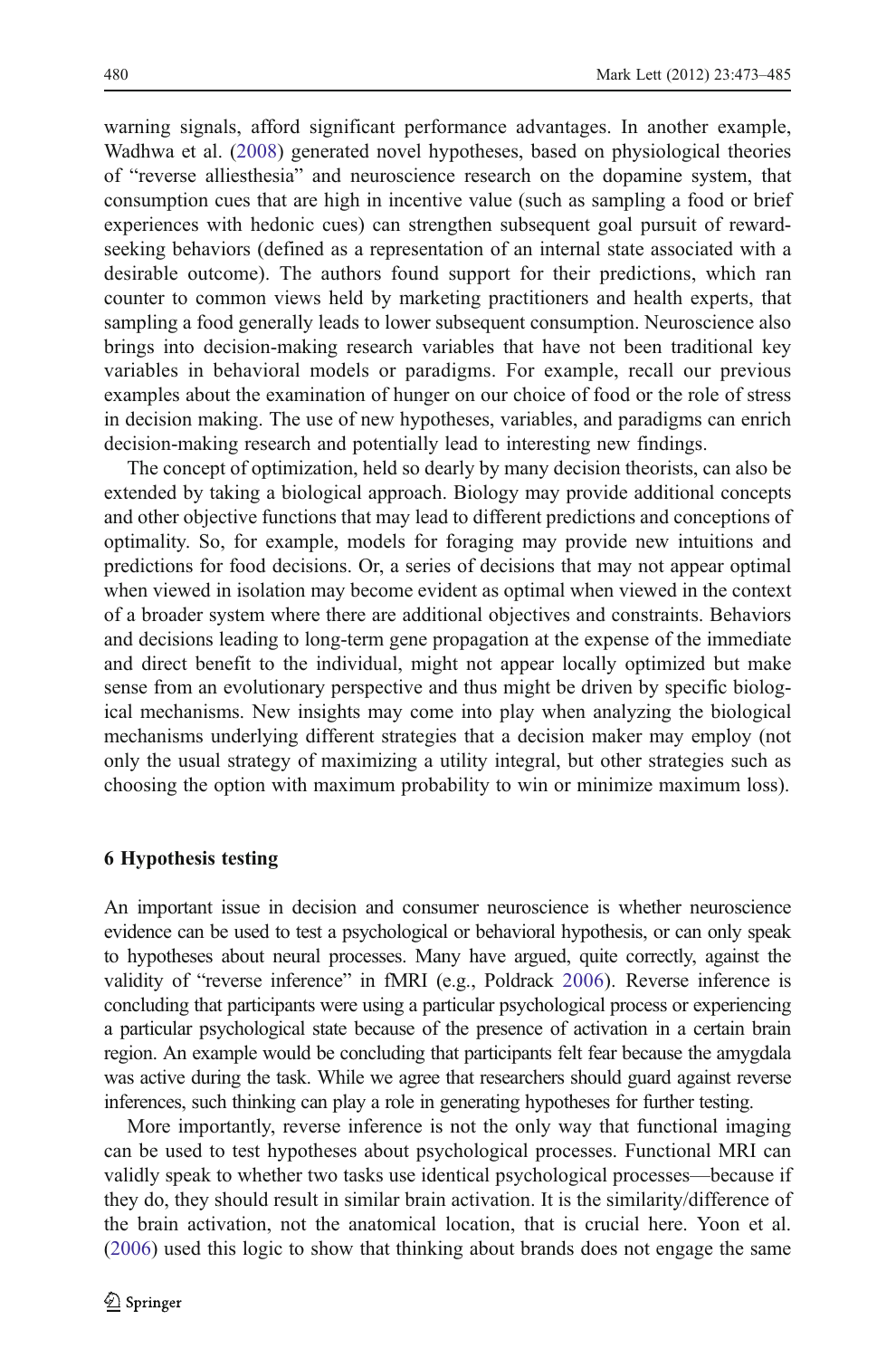judgments was quite different from that involved in person judgments. Kable and Glimcher [\(2010](#page-12-0)) used similar logic to argue that people do not value immediate and delayed monetary rewards using fundamentally different mechanisms since the brain networks activated by both kinds of rewards were almost identical.

# 7 New types of predictions

The use of neural data in models of consumer decision making holds the promise of better predictions about consumer behavior across different time scales. Knutson et al. [\(2007\)](#page-12-0), for example, distinguished between purchased-item trials and non-purchased-item trials, and found significant differences in nucleus accumbens (NAcc) activation during preference formation, and both MPFC and insula deactivation during price processing. In line with their a priori hypotheses, they then estimated brain activity in these three regions of interests and entered them as covariates in a logistic regression, along with selfreport measures of preference and net value, to predict subsequent purchasing decisions. The results indicated that the full model (i.e., including the neural measures) provided significantly better predictive power, albeit one offering a small advantage over a model including only self-report measures (see also Tusche et al. [2010\)](#page-12-0).

Berns and colleagues demonstrated that neural responses can be used to predict purchases that are made several years later. Berns et al. [\(2010](#page-11-0)) conducted a study with adolescents, from October 2006 to August 2007, in which behavioral measures of preferences and neural responses were collected while participants listened to 15-s clips of songs downloaded from [http://MySpace.com.](http://MySpace.com) They found that likability ratings of songs were highly correlated with activity in the caudate nucleus (an area implicated in reward and valuation). The researchers also found that the tendency among participants to change their evaluations of a song in line with its popularity (i.e., reference group's ratings) was positively correlated with activation in the anterior insula and anterior cingulate (ACC). In a subsequent study, the investigators found that the individual neural responses (in OFC and NAcc) to songs in their initial study predicted purchase decisions by the general population assessed via total number of units sold through May 2010 (Berns and Moore [2012](#page-11-0)).

# 8 Multiple methods are advised

Neuroscience offers a wide range of variables and paradigms. Our suggestion is that researchers use multiple methods and paradigms from multiple disciplines. Of course, within the neuroscience domain fMRI has received much attention lately because of the compelling images it produces of the functionally related blood oxygen level-dependent responses, which reflects metabolic changes associated with neuronal activity. But, there are many other techniques within the neuroscience domain that may be useful to decision researchers. Measurements of brain structure, including diffusion tensor imaging, can provide insight into differences across individuals; e.g., as when examining changes in brain regions or their connecting pathways over the lifespan. Recordings of changes in brain electrical activity, such as electroencephalographyandmagnetoencephalography, provide bettertemporal resolution at the expense of poorer spatial resolution. Newer methods based on infrared technology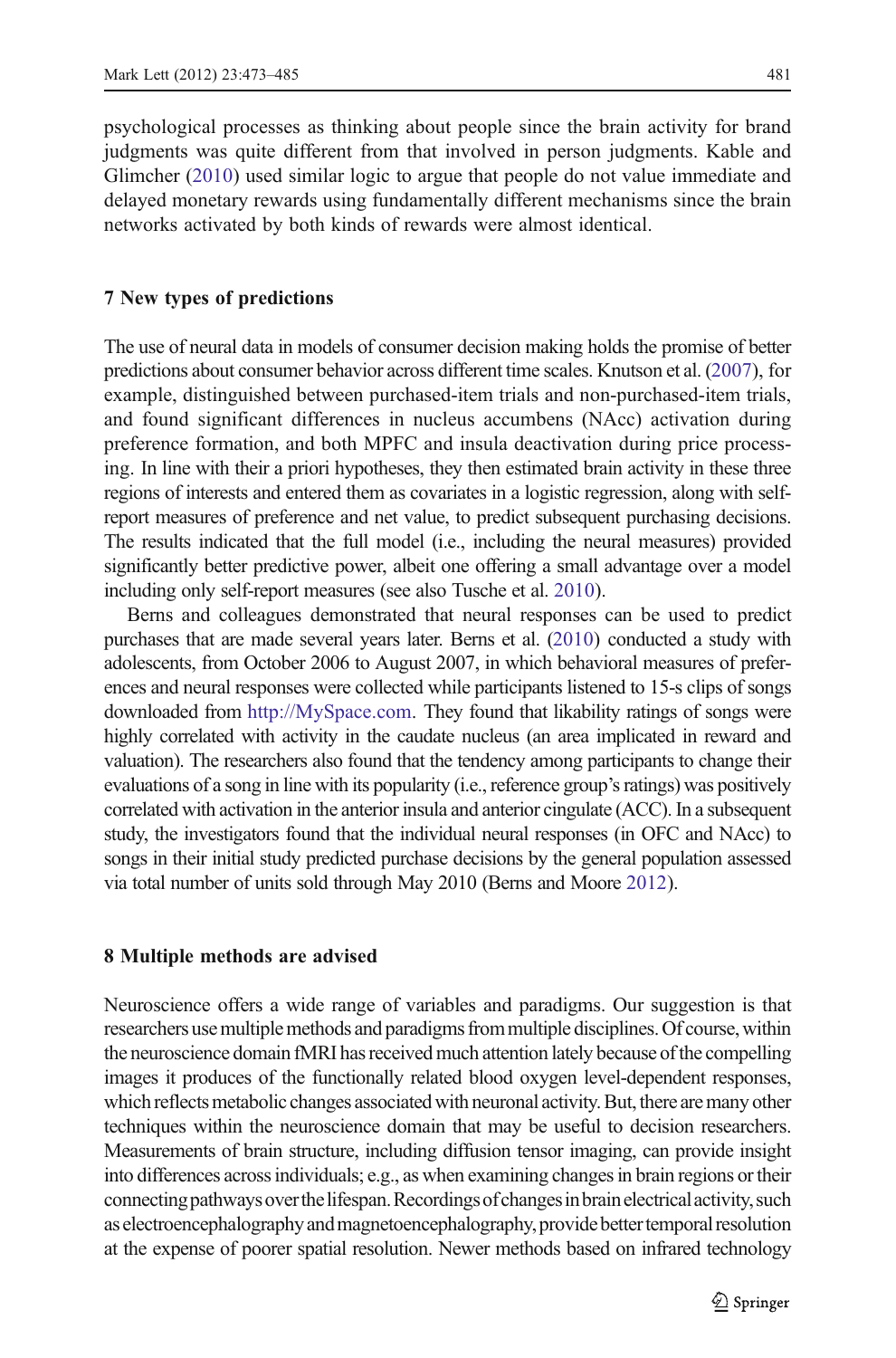show good temporal and spatial resolution (though currently limited to recording near the surface of the cortex) in a more mobile context than fMRI.

Multiple methods not only have different strengths, in terms of the biological variables they can measure, they can also permit fundamentally different inferences. None of the techniques above allow one to infer that a neural process is necessary for a decision or that it plays a causal role in generating behavior. Lesion studies, in contrast, do test necessity. One can use lesion studies and animal models of decision making to test process and mechanism. There is also a way to mimic a lesion study by temporarily disrupting a particular brain region using repetitive transcranial magnetic stimulation (rTMS) or transcranial direct current stimulation. Further, there are psychopharmacological manipulations, the multisensory nature of perception, psychophysiological variables and genetics that can be added to the decision researcher's toolbox, each providing different paradigms, variables and constructs. Of course, there are startup and transaction costs in adopting these technologies in one's research paradigm, but those costs should be judged against the potential benefit in the more pointed theory testing that emerges from considering the interplay of biological, cognitive, affective, and behavioral variables.

An example of multiple methods comes from work by Plassmann et al. [\(2010](#page-12-0)) who observed decision-making-related value signals in the mOFC and DLPFC. But these value signals could be an output of decision making rather than an input. If these value signals are used in decision making, then individuals with damage to this area should behave less like value maximizers. This is exactly what Fellows and Farah ([2007\)](#page-11-0) observed in a choice experiment with food, famous people and colors. Patients with damage to mOFC and VMPFC were more inconsistent in their choices. Plassmann et al. [\(2010](#page-12-0)) demonstrated that the signals in DLPFC play an important causal role in valuation. Using rTMS while participants were involved in an economic valuation task involving the consumption of real foods, they found that applying transient disruption of the DLPFC resulted in a decrease in the values assigned to the stimuli relative to a control group. The results are consistent with the possibility that the DLPFC plays a causal role in the computation of DV at the time of choice. These results show that a manipulation of brain activity encoding DV can alter behavioral preferences of consumers.

Our general point is that the field of decision making has much to gain by taking a multidisciplinary approach to its research questions. Neuroscience is a natural discipline to add to the list of disciplines that relate to the field of judgment and decision making.

## 9 The neurobiology of social influence

Consumer decision making hardly ever occurs in isolation. Implicitly or explicitly, consciously or unconsciously, the social context influences choice. People demonstrate various forms of herding—alignments of the thoughts or behaviors of individuals in a group (herd) without centralized coordination (Raafat et al. [2009\)](#page-12-0). The conformity literature has focused on the influence of descriptive norms, which provide information about the behavior of relevant others (such as one's peers) and are distinguished from injunctive norms that specify what "ought" to be done (e.g., "do not drink and drive"). Although the phenomenon of social conformity and the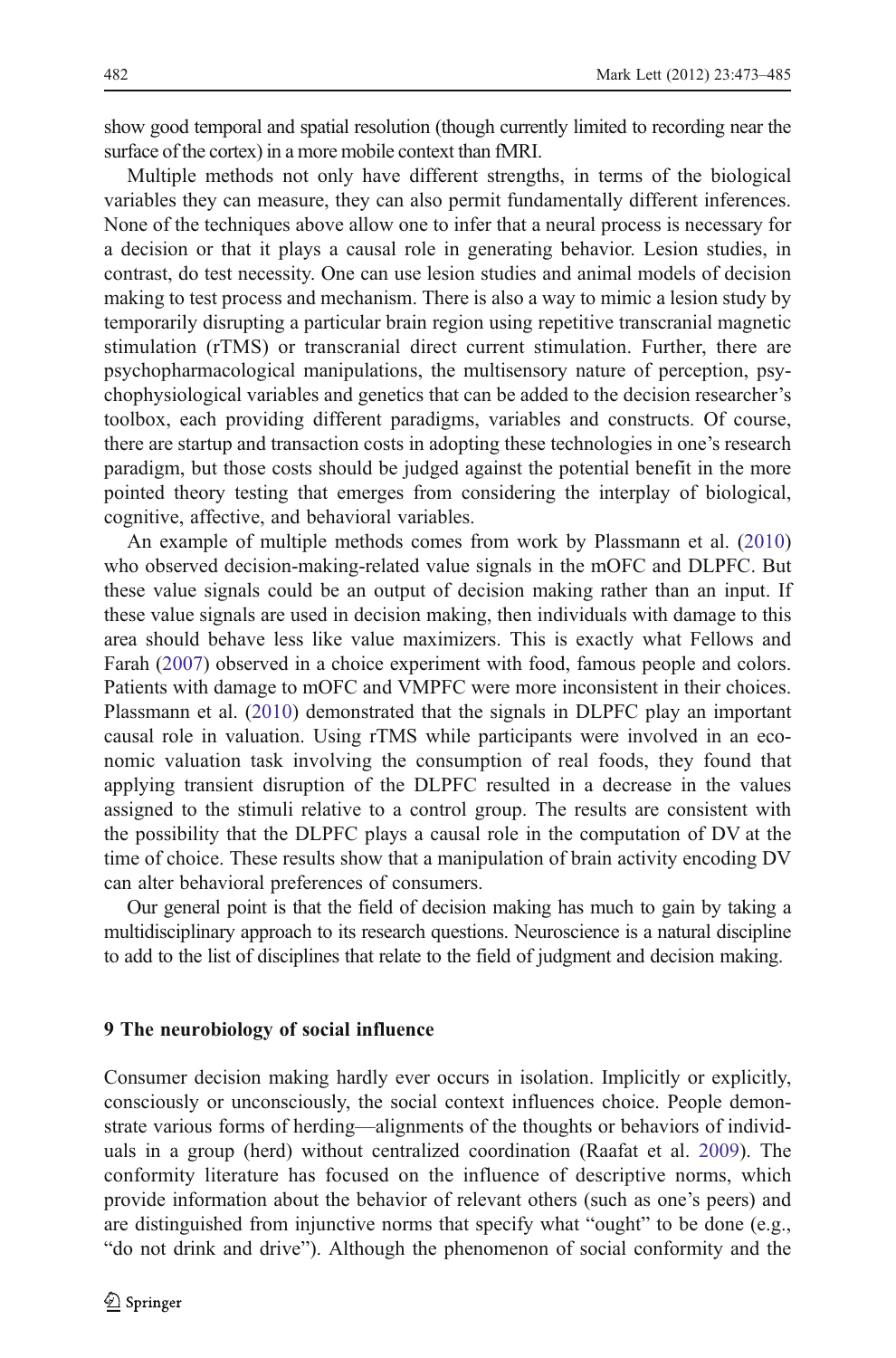power of descriptive norms have been studied extensively in traditional behavioral research paradigms, recent evidence points to relevant neural mechanisms. For example, Klucharev et al. [\(2009](#page-12-0)) used fMRI to reveal that social conformity follows principles of reinforcement learning. The results indicate that a conflict with group opinion triggers a neuronal response in the NAcc and the rostral cingulate zone (RCZ), a dorsal aspect of the MPFC similar to the 'prediction error'signal suggested by neuroscientific models of reinforcement learning (Schultz et al. [1997](#page-12-0)). Moreover, the amplitude of this neural response predicted the magnitude of the subsequent conforming behavioral change, and the overall size of the neural signal was related to individual differences in behavioral conformity. A follow-up study by Klucharev et al. in which they down-regulated the RCZ by means of rTMS indeed reduced conforming behavior, thus providing strong evidence of the causal role of the RCZ in social influence.

As discussed already, Berns et al. ([2010\)](#page-11-0) demonstrated that participants changed their opinion about a music clip when receiving information about the popularity of that clip; and that tendency to change the opinion due to the perceived opinion in their reference group was positively correlated with activation in the ACC and anterior insula. Furthermore, the MPFC was also found to be central to learning about social information (advice) and for determining the extent to which it guides behavior (Behrens et al. [2008](#page-11-0)).

The hypothesis that social conformity has a basic neural mechanism generates relevant insights for consumer behavior and marketing. First, an automatic response to deviating behavior from others makes it difficult for consumers to resist such an influence. For social norm campaigns such as encouraging people to eat healthy, drive safely, or donate their organs, one may expect that providing descriptive social norm information will generate the automatic tendency to conform. Second, understanding the dopamine system as well as conflict/error processing and its pathologies may inform us about when and for whom large effects of social influence can be expected. We speculate that if aging affects the dopamine system by weakening the reward prediction signals, then the elderly may be less affected by descriptive norm information and exhibit less social conformity. Of course, one needs to be careful making inferences about neurotransmitter systems from imaging studies and, likewise, about drawing policy implications from relatively preliminary evidence. We assert that a neuroscience perspective to the problem provides novel insights and directions for testing hypotheses, and suggests new interpretations that can be tested in subsequent studies. This is exactly the kind of generative process one likes to see in research programs.

#### 10 Consumer neuroscience concerns

Our enthusiasm for the promise of adding neuroscience approaches to the traditional study of consumer decision making is tempered by some concerns. First, we recognize that the startup costs in terms of training are exceptionally high. Researchers and graduate students need proper training. It is more than merely learning about a new variable or a new paradigm. Doing this research properly requires a new way of thinking that must be incorporated into one's overall theoretical perspective. This will require a change to an already over-cramped graduate school curriculum. Some of the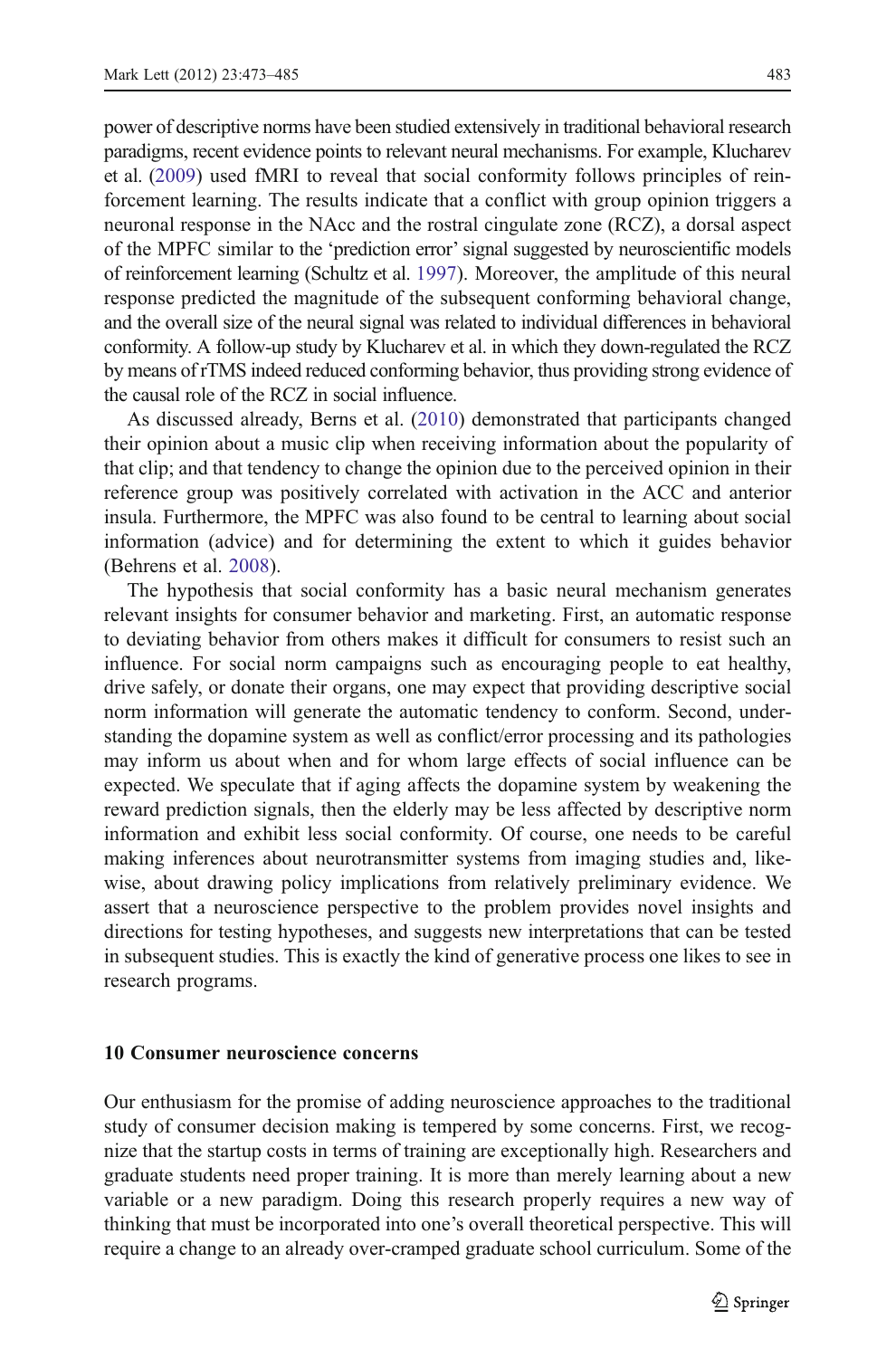<span id="page-11-0"></span>startup cost can be absorbed through careful collaboration but there is no substitute for the behavioral researcher learning the basic paradigms, models and analysis issues in neuroscience, and likewise for the neuroscientist collaborator to learn about the basic behavioral paradigms, models and analytic issues. Furthermore, the research is relatively expensive and requires a different type of infrastructure than is common in decision-making research.

Second, we should calibrate expectations for what the field can realistically deliver, especially for practitioners. This nascent field should not promise the royal road to perfect (or better) prediction of choice. Some people can get seduced by the dramatic brain images in Time Magazine and the like, and think that it must be "real science," which they assume is better than the usual behavioral work (Weisberg et al. [2008\)](#page-12-0).

The fields of decision neuroscience and consumer neuroscience are academic disciplines that use a multidisciplinary and multimodal perspective to tackle its research questions. There is no magic: one cannot peek inside a decision maker's head and predict individual's selection of toothpaste or tomorrow's visit to the grocery store. We must be mindful of the limits of the techniques we use. For example, fMRI methodology cannot allow definitive inferences about the neurotransmitter system in play for a particular activation. But, our general point is that what is going on inside the head as measured by various imaging and biological correlates like genes and hormones can provide new insights and new ways to test theory. This is a great opportunity for the decision-making researcher.

Where do we go next? As the field of consumer neuroscience moves into the mainstream, we need to develop publication standards, establish training centers to educate graduate students and provide additional training for faculty who want to retool. Most importantly, the field needs to tackle the exciting research questions that are now possible with the new tools in our research toolbox. Unprecedented research opportunities are now available by adopting a multidisciplinary perspective on decision making that incorporates biological approaches.

# References

- Behrens, T. E. J., Hunt, L. T., Woolrich, M. W., & Rushworth, M. F. S. (2008). Associative learning of social value. Nature, 456, 245–U245.
- Berns, G. S., & Moore, S. (2012). A neural predictor of cultural popularity. Journal of Consumer Psychology, 22, 154–160.
- Berns, G. S., Capra, C. M., Moore, S., & Noussair, C. (2010). Neural mechanisms of the influence of popularity on adolescent ratings of music. NeuroImage, 49, 2687–2696.
- Chib, V. S., Rangel, A., Shimojo, S., & O'Doherty, J. (2009). Evidence for a common representation of decision values for dissimilar goods in human ventromedial prefrontal cortex. Journal of Neuroscience, 29(39), 12315–12320.
- Doll, B., Hutchison, K., & Frank, M. (2011). Dopaminergic genes predict individual differences in susceptibility to confirmation bias. Journal of Neuroscience, 31, 6188–6198.
- Fellows, L. K., & Farah, M. J. (2007). The role of ventromedial prefrontal cortex in decision making: judgment under uncertainty or judgment per se? Cerebral Cortex, 17(11), 2669–2674.
- Glimcher, P., Camerer, C., Fehr, E., & Poldrack, R. (2009). Neuroeconomics: decision making and the brain. Amsterdam: Elsevier.
- Gul, F., & Pesendorfer, W. (2008). The case for mindless economics. In A. Caplin & A. Shotter (Eds.), The foundations of positive and normative economics. Oxford: Oxford University Press.